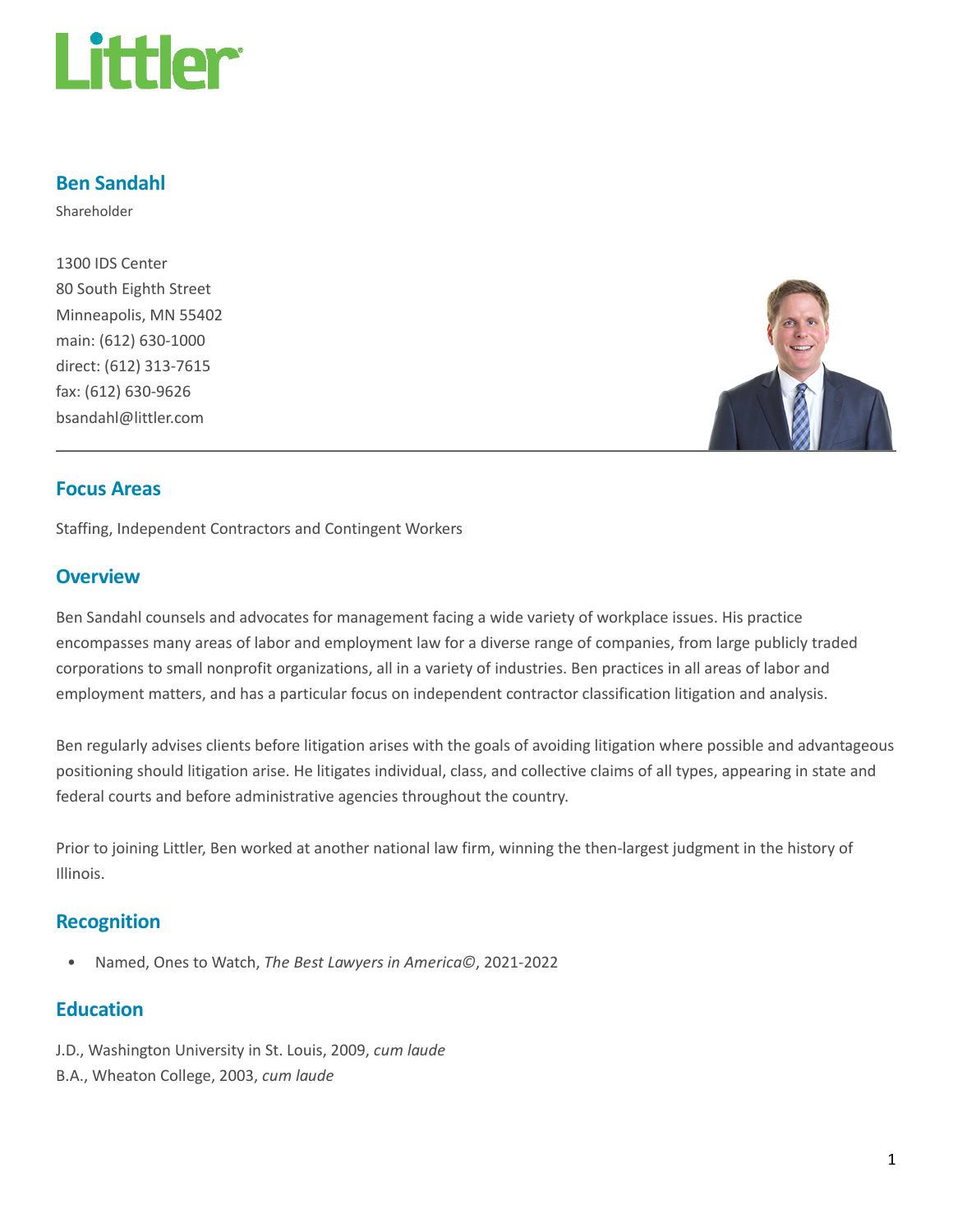

## Bar Admissions

Illinois Minnesota

## **Courts**

U.S. District Court, Northern District of Illinois

## Publications & Press

Littler Elevates 33 Attorneys to Shareholder Littler Press Release January 6, 2022

#### Best Lawyers in America© 2022 Edition Honors More Than 240 Littler Lawyers

Littler Press Release August 19, 2021

#### St. Paul, Minnesota Limits the Amounts Food Delivery Platforms Can Charge During the Pandemic

Littler ASAP January 19, 2021

## Minneapolis Increases Protections for Freelance Workers Littler Insight January 6, 2021

#### Best Lawyers in America© 2021 Edition Honors More Than 250 Littler Lawyers

Littler Press Release August 20, 2020

## Court Limits Reach of Minneapolis Mandatory Sick and Safe Leave Law Littler ASAP January 27, 2017

# Speaking Engagements

## 2021 Upper Midwest Virtual Regional Employer Conference Minneapolis, MN October 20, 2021